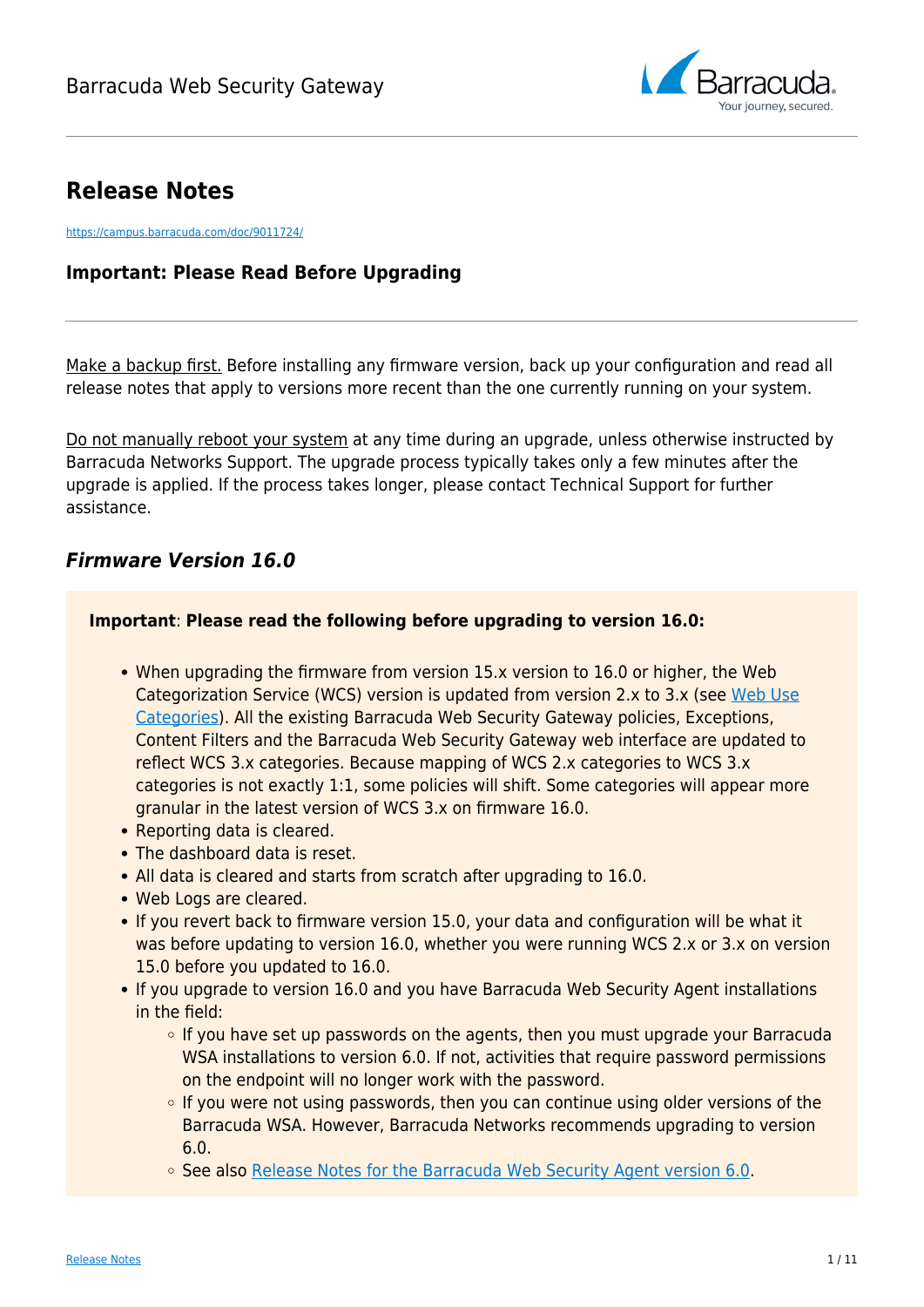

## **What's New in Version 16.0**

- Microsoft Office 365, Skype, and MS Team related Microsoft Servers are exempt from inspection by default.
- Session/idle timeout parameters configured on the **USERS > Configuration** page now also apply to wireless access point login events.
- New **Remote Devices** panel on the **Dashboard** page listing Username and number of devices being protected by the Barracuda Web Security Gateway. Filter on **Last Hour**, **Last 7 days**, or **Last 30 days**.
- The **Location** column has been removed from the **BASIC > Remote Devices** log as Barracuda Safe Browser is no longer supported on mobile devices.
- Support for 16 additional [Web Categories](http://campus.barracuda.com/doc/90441559/).
- Signing Support for LDAP server with Kerberos authentication.
- Terminology updates: from Whitelist --> Allow List and from Blacklist --> Block List.
- A banner is now displayed on the **BASIC > Dashboard** page for lower end models when Barracuda Content Shield is integrated with the Barracuda Web Security Gateway.
- Added HTTPS traffic support for peer proxy.
- On the **BASIC > Virus Checking** page, you can exempt trusted domains from going through ATP inspection.
- Ability to enable or disable firmware patches using the **Product Patch Management** section of the **ADVANCED > Configuration** page.
- The system uptime is now displayed in the Performance section of the **BASIC > Dashboard** page.
- Option to upload a certificate on the **USERS/GROUPS > Authentication** page for use with LDAPS.
- Option to enable the Auxiliary Port using the Administrative Console. See [How to Enable](http://campus.barracuda.com/doc/96014522/) [Auxiliary Port Access.](http://campus.barracuda.com/doc/96014522/)
- Option on the **ADVANCED > Configuration** page to enable sending outbound web traffic through a forward proxy configuration.
- The **Connection Status** and **Synchronization Latency** fields have been removed from the **ADVANCED > Linked Management** page, and help content has been revised for better ease of use.
- The **Category Definition Updates** section of the **ADVANCED > Energize Updates** page has been removed.
- The Barracuda Web Security Gateway users Web Categorization Service (WCS) version 3.0 by default.
- The ATP scan page can now be served over HTTPS as well as HTTP. Note that the user sees a warning prompt with ATP block pages and will have to click to accept the risk and continue.
- The **LDAP Server Timeout** and **LDAP Full Sync** settings have been moved to the **LDAP Settings** section of the **USERS/GROUPS > Authentication** page.
- The **Apply Session Parameters to DC Agent** setting has been moved to the **DC Agent Configuration** section of the **USERS/GROUPS > Authentication** page.
- Validations checks are provided when certificates are uploaded to these pages in the web interface: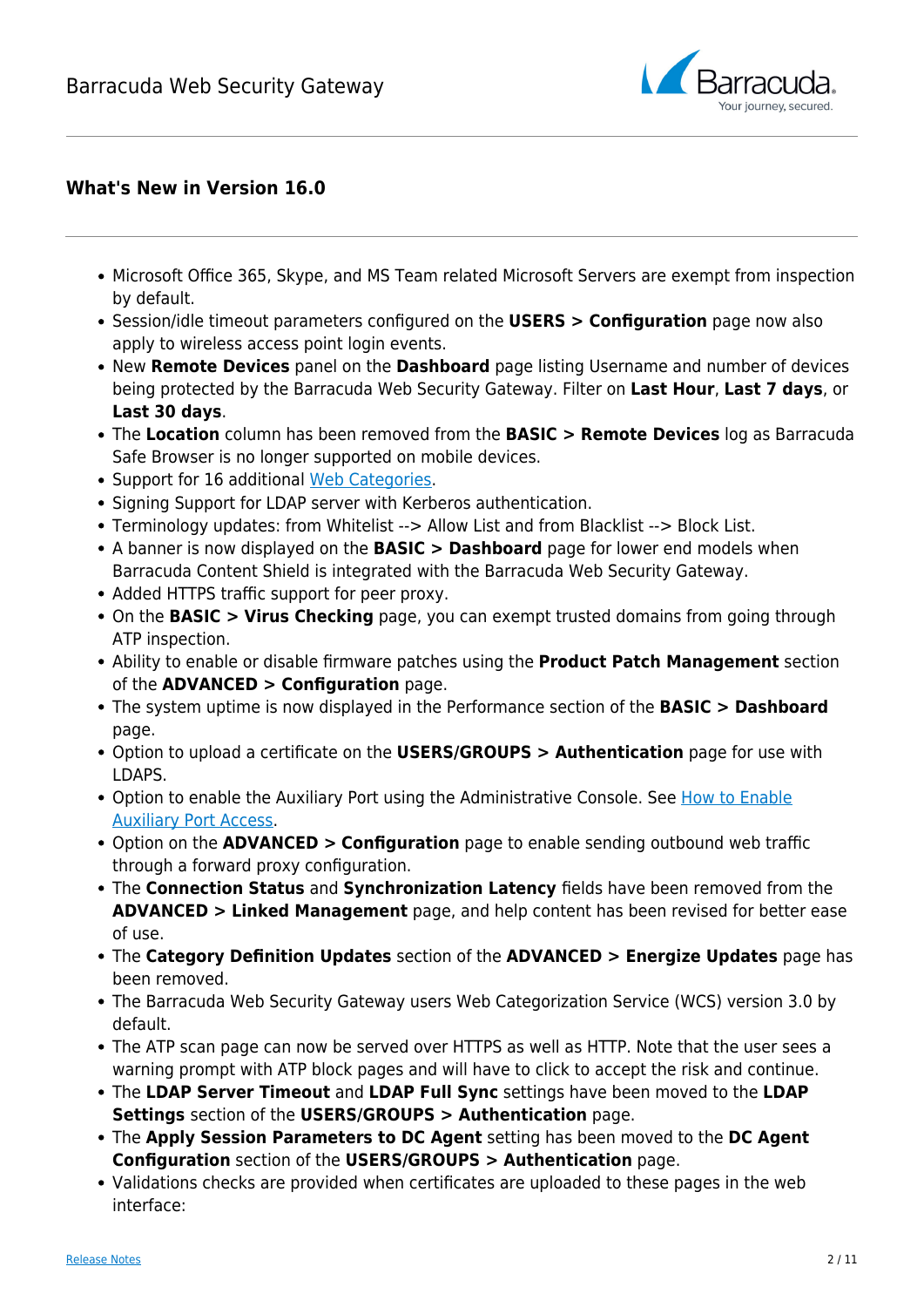

- **ADVANCED > Secure Administration**
- **ADVANCED > SSL Inspection** (Available Certificates)
- **ADVANCED > SSL Inspection** (SSL Certificate)
- **ADVANCED > Remote Filtering**
- The Barracuda Chromebook Security Extension supports WCS version 3.x.
- Support for Skype for Business/Office365 in WCCP mode with the Cisco ASA.
- The Barracuda Web Security Gateway now sends an email alert notification to the administrator when a firmware version is released as GA (general availability).
- Added support for TLS 1.3.
- OpenSSL version upgrade to include support for TLS 1.3, and this version eliminates support for weak ciphers and old SSL protocols, thereby eliminating various security vulnerabilities.
- Novell eDirectory is no longer supported.
- Typosquatting settings are no longer supported.
- The Barracuda Reporting Server is no longer supported.
- An email alert notification is sent to the **System Contact Email Address** when Barracuda Web Security Gateway firmware is released as GA (General Release). The **System Contact Email Address** is configured on the **BASIC > Administration** page.
- Added support for downloading a missing Intermediate CA. [BNYF-23283]
- Improvements to log handling.
- Improvements to proxy authentication handling.
- Added support for Intercom.

## **Fixed in Version 16.0**

- Fixed: Error when clicking the download link next to **Download Web Security Agent**, Apple Mac OS X 10.5 DMG version on the **ADVANCED > Remote Filtering** page. [BNYF-22934]
- Fixed: Allowed sites for inline web traffic is not logged with both HTTPS Filtering, and the HTTPS block page features enabled on **BLOCK/ACCEPT > Configuration** page and SSL Inspection is disabled and on the **BLOCK/ACCEPT > Web App Monitor** page, all of the Actions for Web Application Monitoring are enabled. [BNYF-22920]
- Kerberos users/groups lookups do not return an error when LDAP signing is enabled on the domain controller server. [BNYF-22158]
- Reports printed in PDF format work as expected. [BNYF-22413]
- When a specific category is selected, the **Users by**... reports no longer display data for all categories; the selected category filter applies as expected for this particular reports group. Only HTML reports were affected. [BNYF-20162].
- Emailing reports, upload/restore backup, and running manual backups (running once/immediate) work as expected on all hardware versions. [BNYF-16399]
- SNMP works as expected on all hardware versions. [BNYF-16322]
- Static routes are created as expected under the advanced routing table when VLANs are configured. [BNYF-16152]
- Logins to the Barracuda Web Security Gateway web interface for Delegated Admin roles work as expected after a firmware upgrade. [BNYF-15805]
- Time stamps on block pages are correct. [BNYF-14572]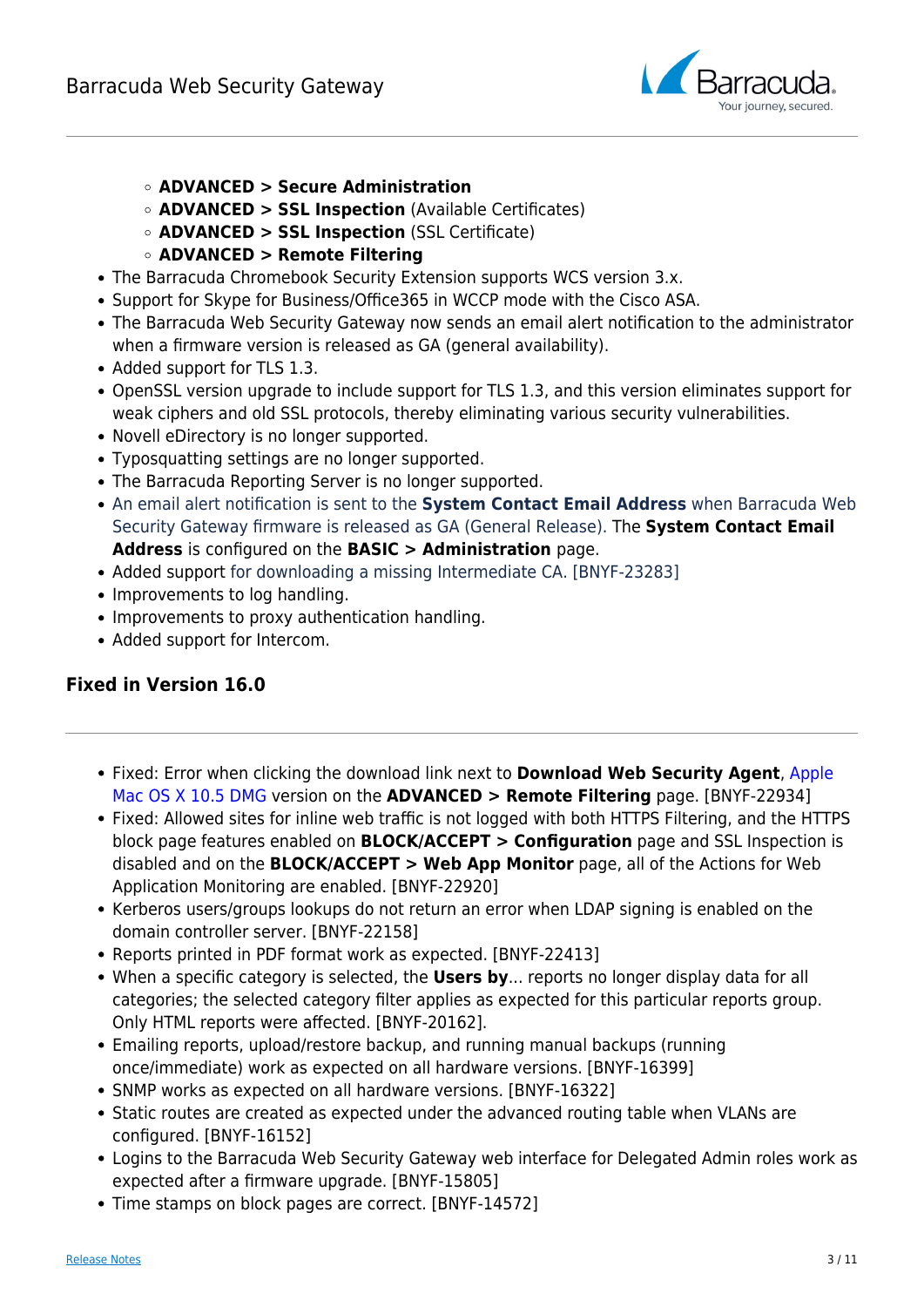

- Log data rotates as expected (preventing logs from becoming too large). [BNYF-16637]
- Inline web traffic for allowed sites is logged as expected with both HTTPS filtering and HTTPS block page features enabled on the **BLOCK/ACCEPT > Configuration** page, SSL Inspection disabled, and Web Application Monitoring enabled. [BNYF-22920]
- Fixed issue where, in a clustered system, users who had idle and session timeout applied to them via the DC Agent were logged out (some hardware versions). [BNYF-22022]
- Added access.log to log rotation (set **Enable W3C Logs** to Yes on the **ADVANCED > Syslog** page). [BNYF-16632]
- BNYF-16282 : Fix for vulnerability CVE-57608
- Reporting/Log Storage displays as expected on the **BASIC > Status** page. [BNYF-16094]
- Fixed issue where, after re-imaging the appliance and bringing the firmware back to 15.0.0.009, then restoring the backup, policies were not being met due to the re-imaged appliance running WCS 2.0 and the backup being in WCS 3.0. [BNYF-23351]
- After changing the Locale on the **BASIC > Administration** page, J apanese text renders as expected on the block page. [BNYF-23053]
- When policies for MIME types are triggered on the Barracuda WSA, the client is redirected to the block page as expected. [BNYF-23494]
- Added mechanism to reboot the appliance when the system stalls. [BNYF-23487]
- Fixed issue where, in the Top Super Category graph, super category News and information was being incorrectly counted. [BNYF-23579]
- When updating the firmware from version 15.0 using WCS 2.0 to firmware version 16.0, all categories are migrated properly per WCS 3.0. [BNYF-23587]
- When updating the firmware from version 15.0 using WCS 2.0 to firmware version 16.0, all categories inside a custom category are migrated properly to WCS 3.0 categories. [BNYF-23607]
- After updating the firmware to the 16.0.011, all web, applications, and ATP Logs load as expected and the Temporarily Unavailable no longer appears. The Dashboard also displays Statistics and Graphs as expected. [BNYF-23650]
- Scheduled reports are not being deleted upon updating to 16.0 for the first time. [BNYF-23654]

## *Firmware Version 15.0*

## **What's New in Version 15.0**

#### **Web Interface**

**Barracuda Content Shield (BCS) Integration** – The Barracuda Web Security Gateway can be configured to use the BCS Cloud Web Filtering Service to create and manage web filtering policies in the cloud with the easy-to-use BCS web interface. See [Using Barracuda Content](http://campus.barracuda.com/doc/91132503/) [Shield With the Barracuda Web Security Gateway](http://campus.barracuda.com/doc/91132503/).

#### **Policies**

• Support for Web Categorization Service (WCS) version 3.0. See [Web Use Categories](http://campus.barracuda.com/doc/90441559/) and [Web](http://campus.barracuda.com/doc/90441547/)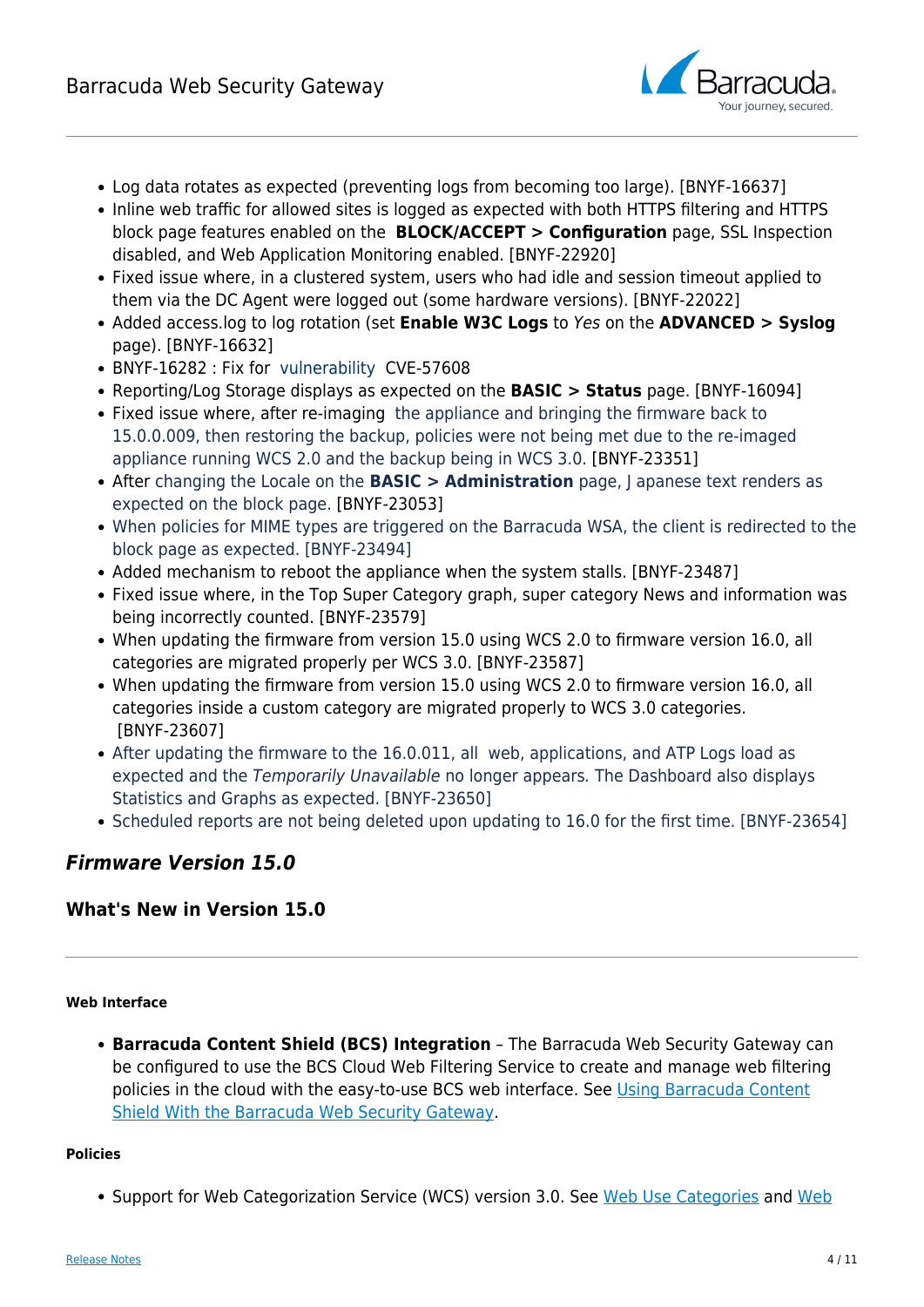

[Categorization Upgrade for Barracuda Web Security Gateway 15.x.](http://campus.barracuda.com/doc/90441547/)

#### **Backup**

• Added support for SMB v2 and v3.

#### **Logs**

- Increased log storage based on model:
	- 250K log storage on the Barracuda Web Security Gateway 310
	- 500K log storage on the Barracuda Web Security Gateway 410
	- 750K log storage on the Barracuda Web Security Gateway 610
	- 1M log storage on the Barracuda Web Security Gateway 810
	- 1.25M log storage on the Barracuda Web Security Gateway 910
	- 1.5M log storage on the Barracuda Web Security Gateway 1010/1011

#### **Miscellaneous**

- Novell e-Directory authentication is no longer supported for the Barracuda Web Security Gateway.
- The option to download the **Barracuda Safe Browser** has been removed from the **ADVANCED > Remote Filtering** page.

## **Fixed in Version 15.0**

- Fixed issue with latency for some inspected sites that were having reverse DNS lookup issues. [BNYF-15991]
- NTP synchronization works as expected with default server update01.barracudanetworks.com. [BNYF-15904]
- The HTTPS Blockpage option works as expected when **HTTPS Filtering** is enabled on the Barracuda Web Security Gateway 310Vx. [BNYF-13449]

## **Version 15.0.0.014**

- Fixed: SNMP implementation on recent hardware revision for the Barracuda Web Security Gateway 410 and 810 models. [BNYF-16323]
- Fixed: Database error issue in the new downloadable VM images. [BNYF-20392]
- Fixed: Default NTP server name on **BASIC > Administration** page no longer shows an appended '0' after applying a new firmware version. [BNYF-16347]
- Fixed: Clustering issue where full sync was happening when only a partial sync was required. [BNYF-15707]
- Fixed: UTF-8 Characters now display properly in all parts of the web interface. [BNYF-5247]
- Fixed: Handling of username when NTLM authentication is enabled when interfacing with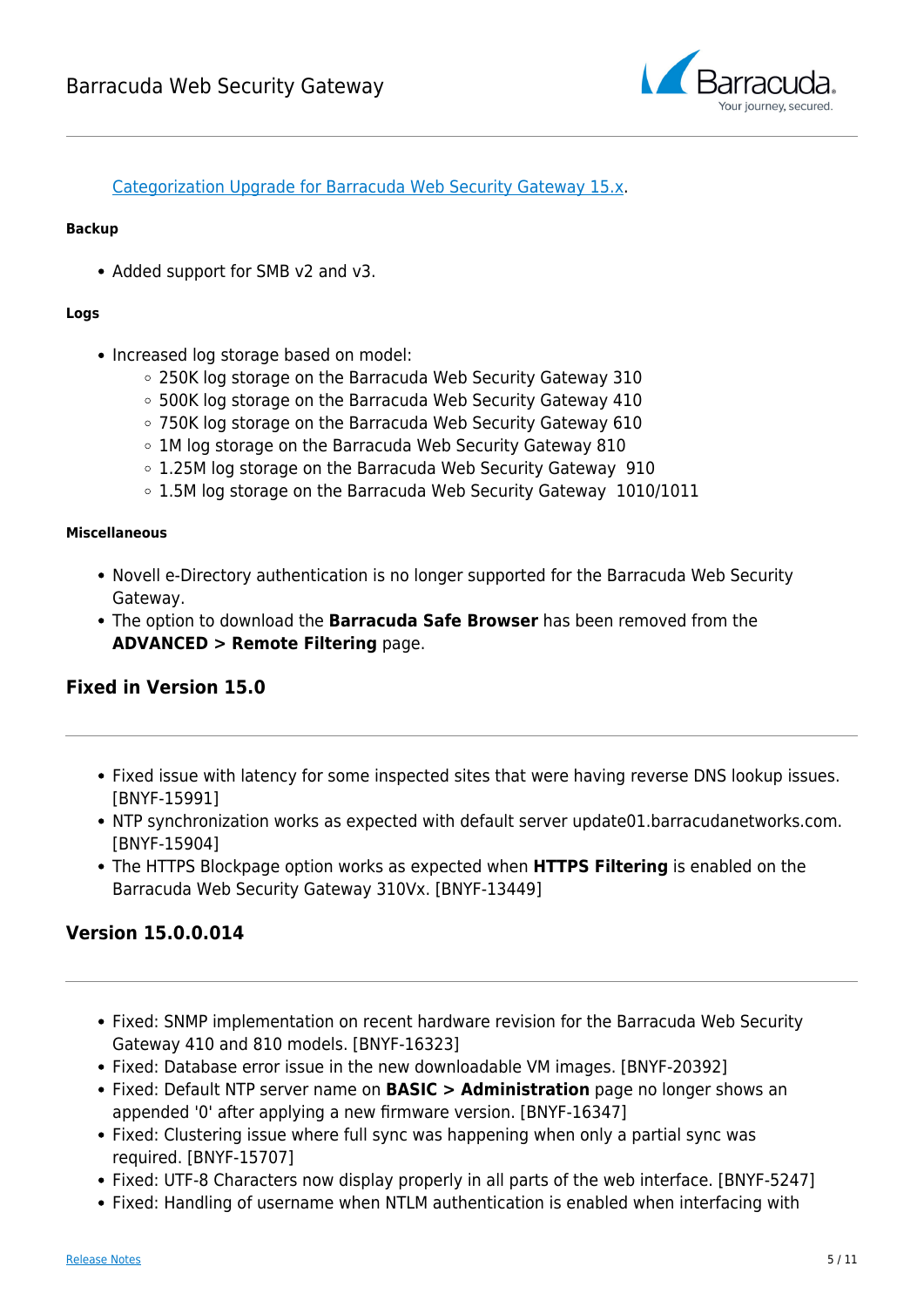

Barracuda Content Shield. [BNYF-10909]

## **Version 15.0.0.009**

- Added support for new hardware drivers.
- Improvement : Policy synchronization with chromebooks. [BNYF-16274, BNYF-16275]
- Addressed issue related to enabling connection with Barracuda Networks Support. [BNYF-16281]

## **Version 15.0.0.004**

- Fixed: **Twitter** section on **BLOCK/ACCEPT > Web App Monitoring** page is titled correctly. [BNYF-15524]
- Fixed: Adding a Google Directory Service no longer gives a Google 400 error. [BNYF-16159]
- CVE-2018-5390 Linux Kernel TCP implementation vulnerable to Denial of Service.
- CVE-2019-11477, CVE-2019-11478 & CVE-2019-11479 TCP SACK Panic vulnerabilities.

## *Firmware Version 14.1*

#### **KNOWN ISSUE**

- When connecting to the Barracuda Reporting Server and the join is successful, the error message "Error: Network connection failed. System will automatically reconnect to the Barracuda Reporting Server when network becomes available." is displayed in the web interface. [BNYF-14761]. After reloading the **ADVANCED > Log/Report Settings** page, it shows "Barracuda Reporting Server connection established."
- When the Barracuda Web Security Gateway is upgraded to version 14.1.0, you must also upgrade the Barracuda Reporting Server to version 1.0.3 or higher. With these versions, the **Barracuda Reporting Server Serial** is required on the **ADVANCED > Log/Report Settings** page.

### **What's New in Version 14.1**

- **Enable HTTPS Blockpage** Ability to configure whether or not to serve the user a block page when HTTPS access is denied. Configure on the **BLOCK/ACCEPT > Configuration** page.
- Added **Throughput** and **Active Users** graphs on the **BASIC > Dashboard** page.
- **Upload WPAD/PAC** Ability to upload a WPAD or PAC file instead of setting the client browser proxy to the Barracuda Web Security Gateway IP address on port 3128. The WPAD or PAC file specifies a URL to use for the proxy. Configure on the **ADVANCED > Proxy** page.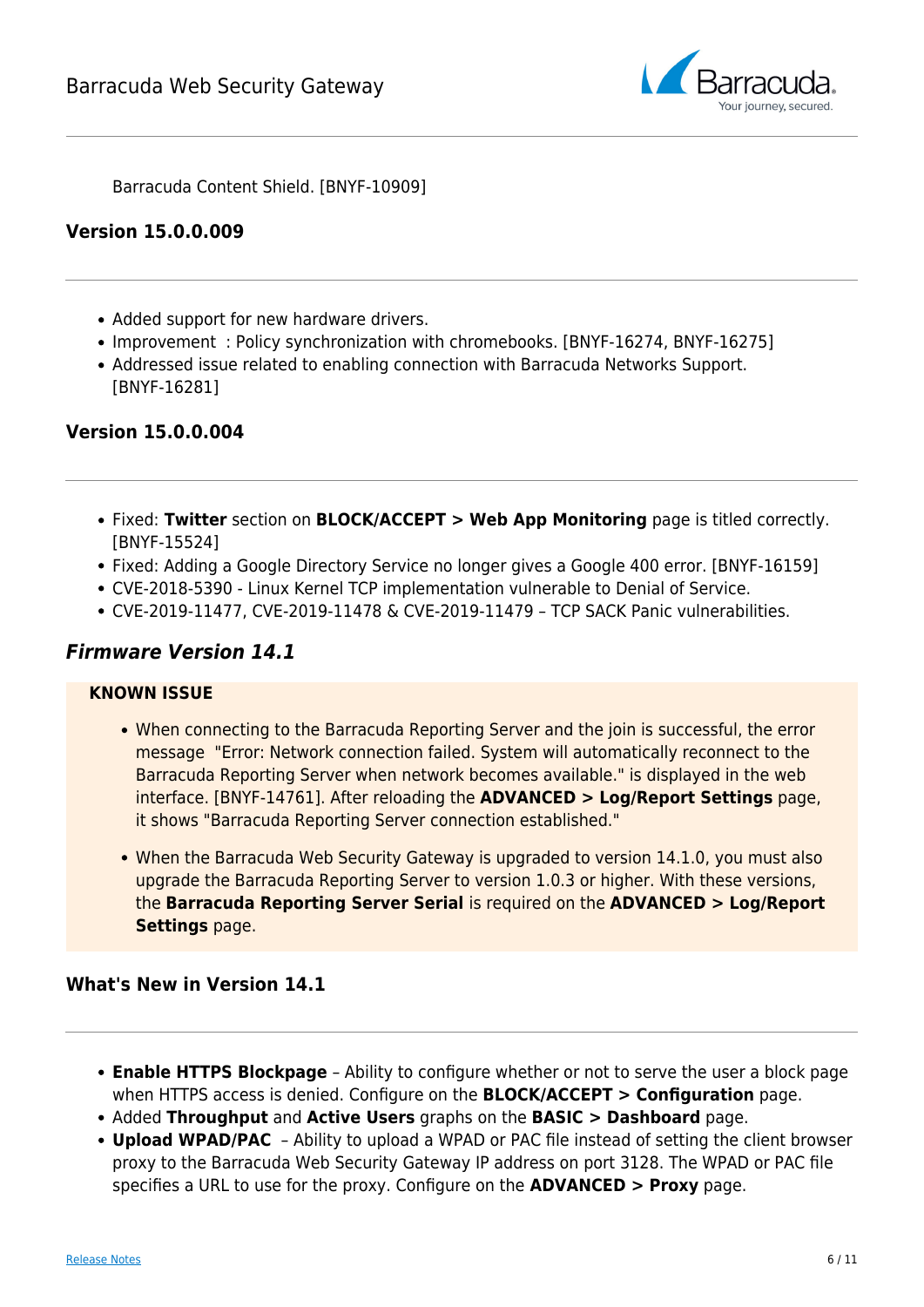

#### **Web Interface**

- Drop-down **Help** button control on some web interface pages, providing links to relevant Barracuda Campus articles for additional information about features configured on those pages.
- Added **ADVANCED > Log/Report Settings** page for configuring:
	- **Reports From Address** The email address from which the Barracuda Web Security Gateway emails reports.
	- **Enable Referer Tracking in Reports** To simplify report results, browse sessions are grouped by referer. Note that if this feature is enabled, both the referer domain and the referer category will be captured in the syslog.
	- **Hide Existing Categories When Excluding Parent Custom Category** Setting to Yes hides any categories that have been added to a custom category from report data if you exclude that custom category from the report.
	- **Session Timeout in Reports** For better accuracy in reporting on session time for browsing, sessions with no active traffic after the number minutes specified will be considered to be 'ended' by the Barracuda Web Security Gateway.
	- **Report Retention Days** Indicates the number of days, up to 6 months, for which you the Barracuda Web Security Gateway should store reporting data.
	- **Show Full URL in Logs** Provides option for the Barracuda Web Security Gateway to capture the query string portion of URLs in the **Web Log**.
	- **Enable Privacy Option** When enabled, this option prevents user names from appearing in the traffic log or any reports.
	- **Anonymize NTLM User** Provides option to log NTLM users as anonymous.
	- **Barracuda Reporting Server** Option to connect to and use the Barracuda Reporting Server.
- Added **ADVANCED > Configuration** page with options to:
	- **Enable Spyware Protocol Filter** Provides option to either allow or not allow the Barracuda Web Security Gateway to scan non-HTTP ports for spyware activity.
	- **Exempted Ports** The ports you enter here are exempted from being examined by the Spyware Protocol scanning module.
	- **Enable WCS Support** For content filtering, provides the option for the Barracuda Web Security Gateway to fetch the top 2 million domains and respective categories from the Barracuda Web Categorization Service in a one-time download, and the **Category Definition Updates** are set to Off. Categories for domains not in the top 2 million are fetched as needed. Disabling this feature means the local web categorization database on the Barracuda Web Security Gateway is used, with the **Category Definition Updates** running automatically as needed. For best system performance on lower Barracuda Web Security Gateway models, Barracuda Networks recommends enabling this feature.
	- **Feature Code** Enables entry of specific feature activation codes provided by Barracuda Networks Support if needed.
	- **Pass Client IP addresses through WAN port** Provides option to specify whether the Barracuda Web Security Gateway is to expose or hide client IP addresses in egress HTTP traffic.
	- Option to configure offline firmware updates if needed.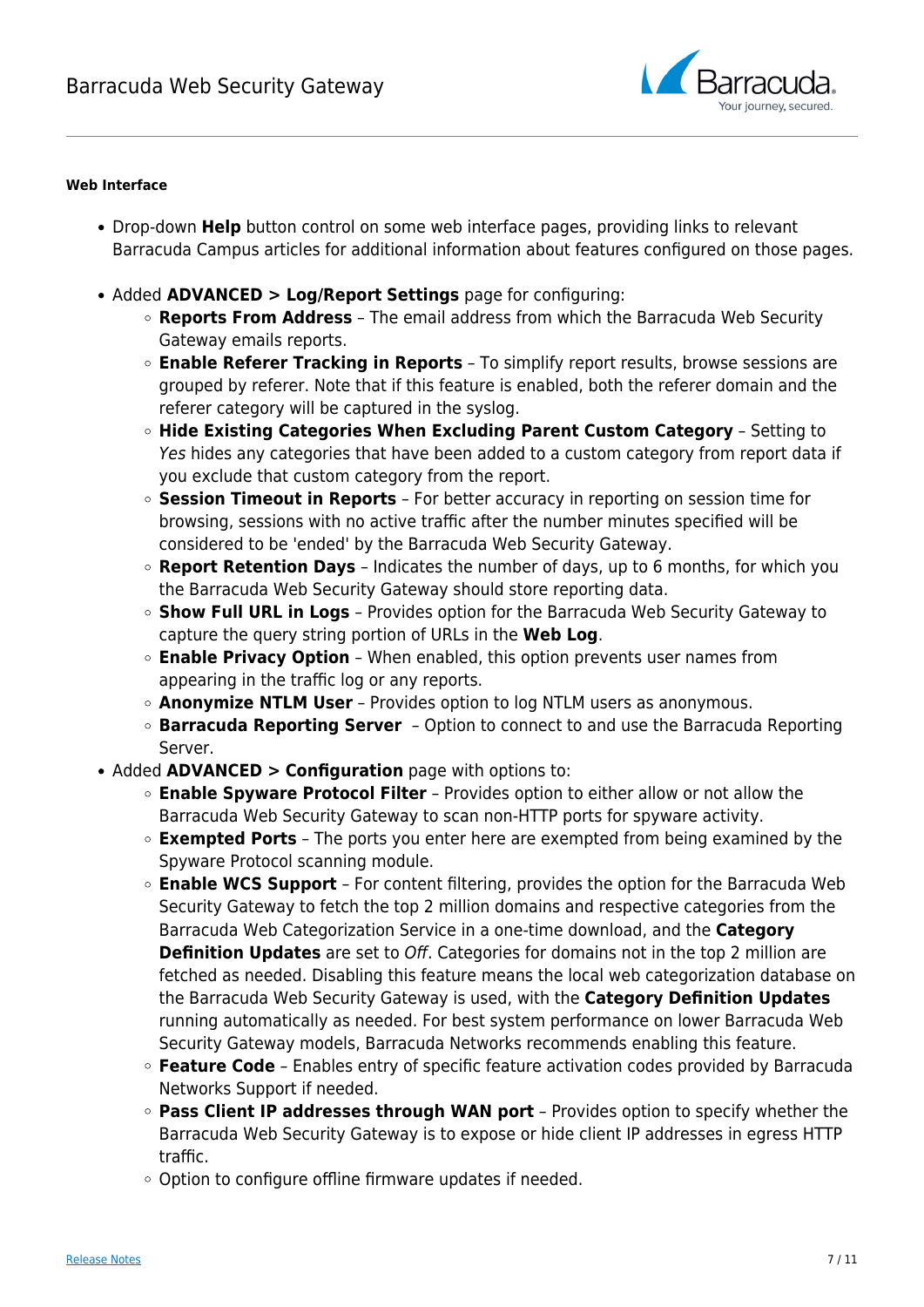

#### **SSL Inspection**

New ability to add Certificate Authority (CA) certificates to the Barracuda Networks cabundle.trust.crt by uploading the SSL Certificate on the **ADVANCED > SSL Inspection** page.

#### **Advanced Threat Protection (ATP)**

The ATP service now gives a 60 day warning on the **BASIC > Dashboard** page before the associated license expires.

## **Fixed in Version 14.1**

- Group-based exceptions no longer fail if the LDAP group name format is [groupname@domainname.com](mailto:groupname@domainname.com) . [BNYF-15159]
- Fixed issue with some HTTPS sites failing to load when using the IE browser with QAT SSL hardware enabled. [BNYF-15253]

## **Version 14.1.0.021**

• Added support for new hardware drivers.

## **Version 14.1.0.01 6**

• Support for minor changes in the hardware.

## **Version 14.1.0.014**

- The **Application Blocks** report in CSV format displays Application Name as expected. [BNYF-15789 ]
- Exceptions applied to nested Groups work as expected when using NTLM authentication. [BNYF-15814]
- In Users By Requests report, the LDAP Alias Name displays as expected in CSV format output. [BNYF-15791 ]
- When the HTTPS Filtering and HTTPS Blockpage features are enabled on the model 310 running 14.1.0 firmware, and SSL Inspection is disabled, a block page is presented for blocked HTTPS websites as expected. [BNYF-15793 ]
- NTLM Group exceptions based on Nested Group names with mixed case letters do not fail in versions 14.0.0 and 14.1.0.012. [BNYF-15814]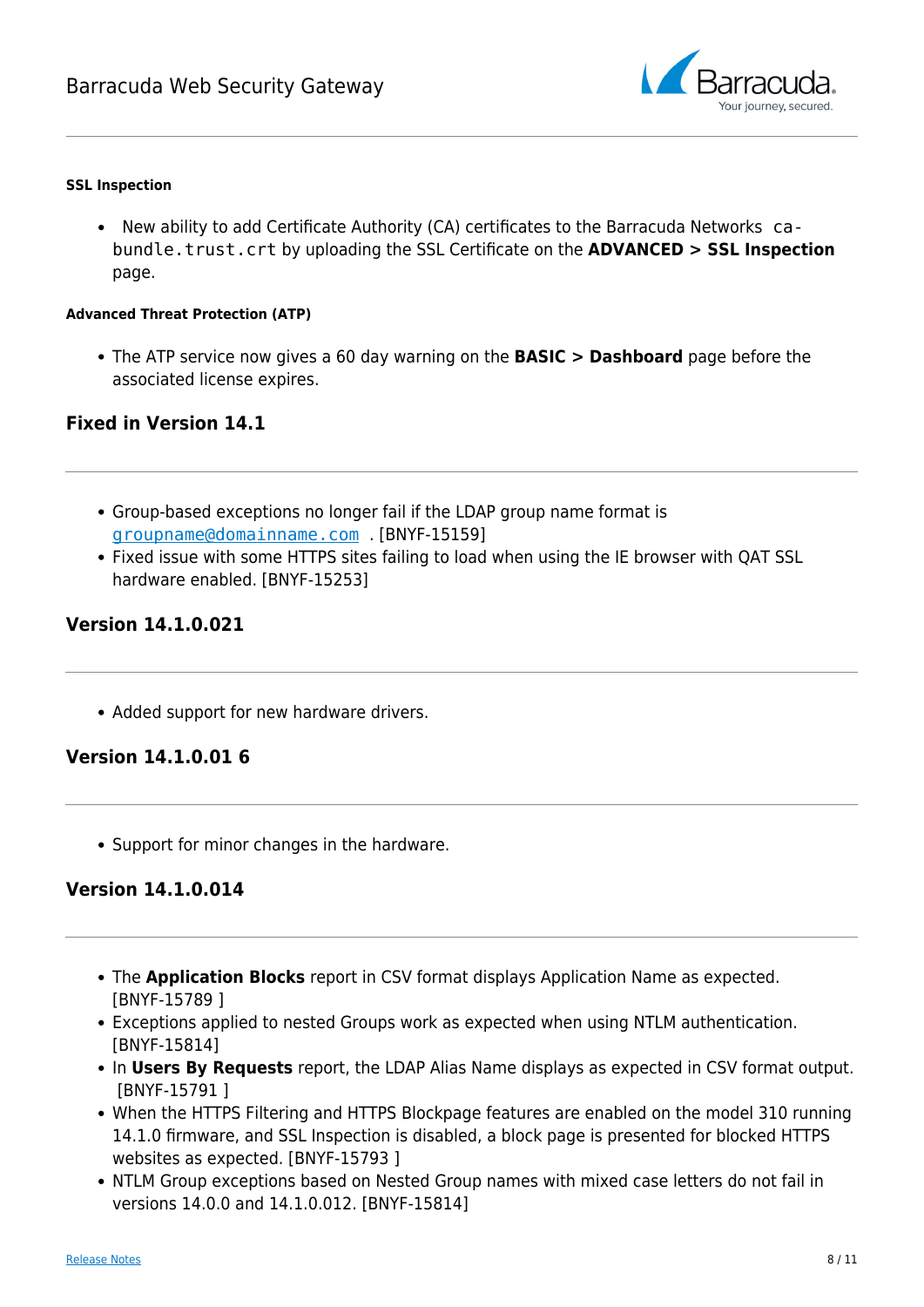

Fixed: Kernel vulnerabilities - CVE-2019-11477, CVE-2019-11478 & CVE-2019-11479. [BNYF-15819 ]

## **Version 14.1.0.012**

When Barracuda Web Security Gateway systems are clustered, or when the cluster Mode of a system in a cluster is changed, Barracuda Web Security Gateway internal processes are cleaned up as expected. [BNYF-15757]

## **Version 14.1.0.010**

- Fixed issue with CSV based reports displaying current year for last year's data. [BNYF-15656]
- Timeout time frame for ATP scanning is increased from 10 to 30 seconds for **Scan First, then Deliver** option. [BNYF-15662]
- Windows updates work as expected when ATP **Scan First, then Deliver** option is enabled. [BNYF-15713]

## **Version 14.1.0.006**

- Fixed issue seen in version 14.1.0.005 where login as *admin* failed when client machine proxied through the Barracuda Web Security Gateway on Port 3128, and the **Send Forwarded-For Header** feature on the **ADVANCED > Proxy** page was disabled. [BNYF-15634]
- Fixed issue seen in version 14.1.0.005 where login as *admin* failed when client machine proxied through the Barracuda Web Security Gateway on Port 3128, and **Supported SSL Protocols** was set to TLSv1 on the **ADVANCED > Secure Administration** page, and **Web interface HTTPS/SSL Port** was set to 443 on the **ADVANCED > Secure Administration** page, and **Send Forwarded-For Header** was set to Yes on the **ADVANCED > Proxy** page . [BNYF-15620]

## **Version 14.1.0.005**

- Capitalized letters in domain names no longer cause nested group policies to fail for Kerberos groups. [BNYF-15354]
- Fixed issue with users in OUs losing group membership. [BNYF-15443]
- Fixed issue where new system password was synchronized across clustered systems. [BNYF-15533]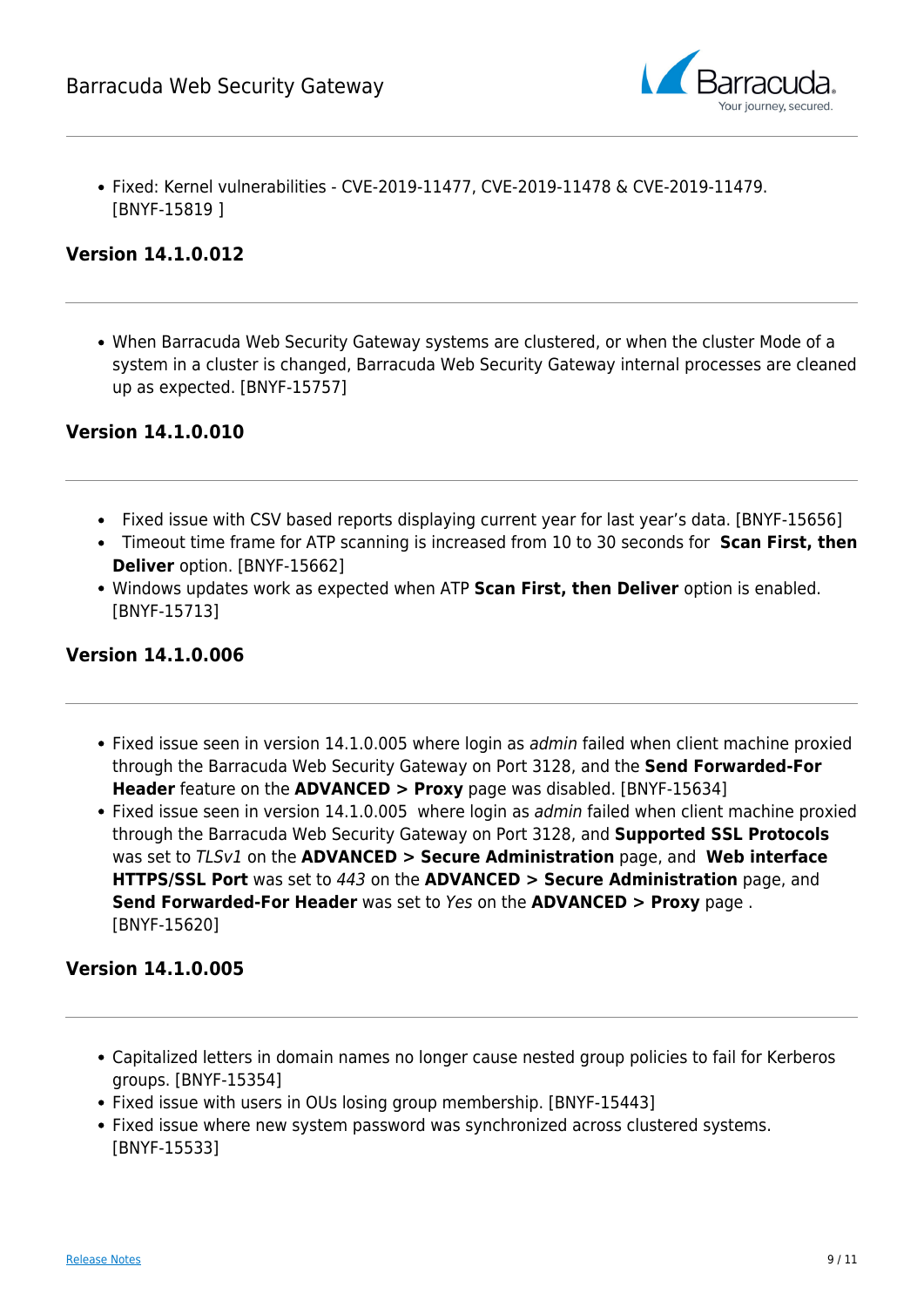

## **Version 14.1.0.004**

- New reports including Active Users, Active Users Log, Throughput Usage, and Throughput Log.
- The **HTTPS Filtering** feature configured on the **BLOCK/ACCEPT > Configuration** page can be enabled as expected when the **Enable Auxiliary Port** feature is set to Yes in the consconf. [ BNYF-15436 ]